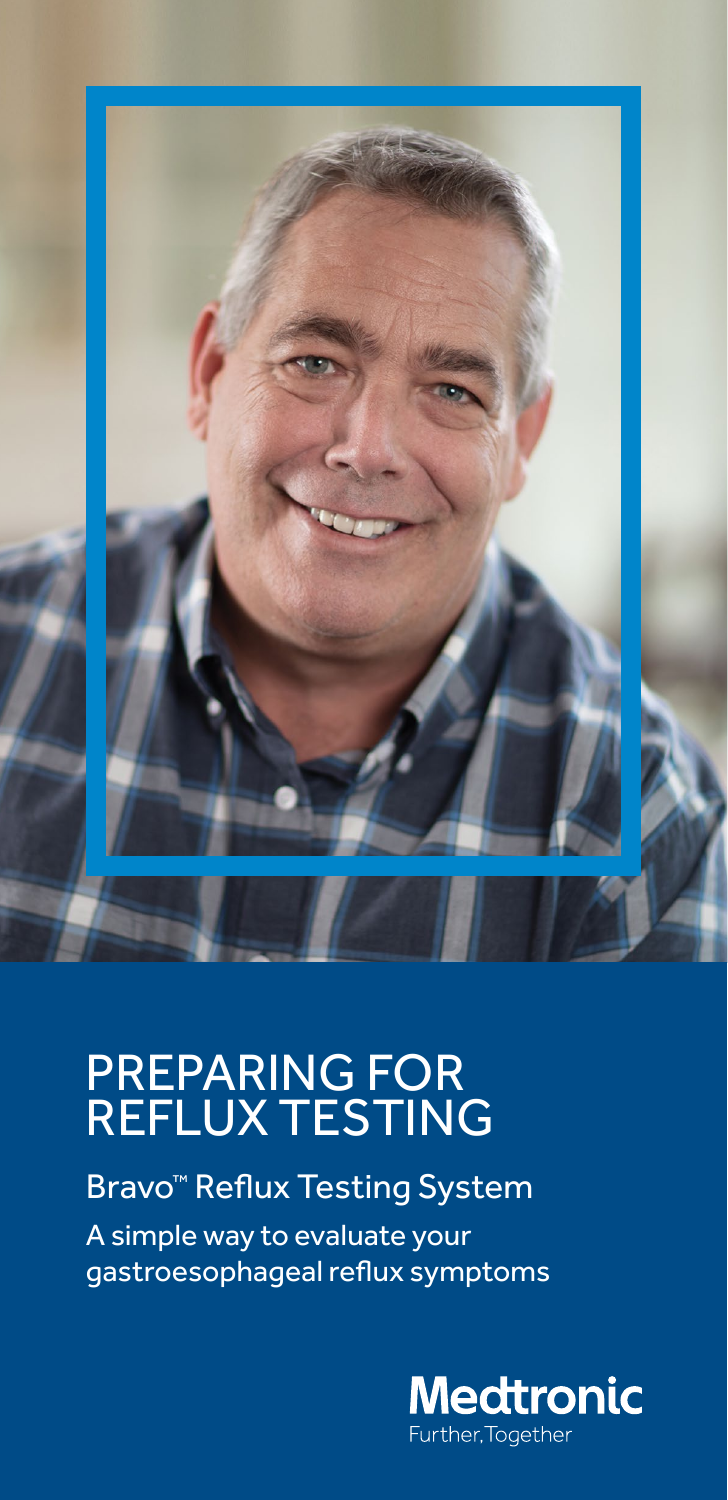# WHY TEST FOR GERD?

Do you have frequent indigestion or a burning sensation in the center of your chest? Do you regularly get sour or bittertasting fluids in your throat or mouth? Do you avoid lying flat or bending over to prevent acid from backing up into your throat?

If you answered "yes" to any of these questions, especially if your symptoms are so severe that they interfere with your daily routine, you might have chronic (more than once per week) heartburn.

**Frequent or chronic heartburn may be associated with a more serious problem known as GERD** (gastroesophageal reflux disease). Damage caused by GERD can lead to more serious medical problems such as difficulty swallowing (dysphagia), narrowing of the esophagus (strictures) and Barrett's esophagus.

**The Bravo™ reflux testing system is a minimally invasive test for evaluation of heartburn or related symptoms.** Your doctor will analyze results from this test to determine what is causing your symptoms and the treatment to prescribe for you.

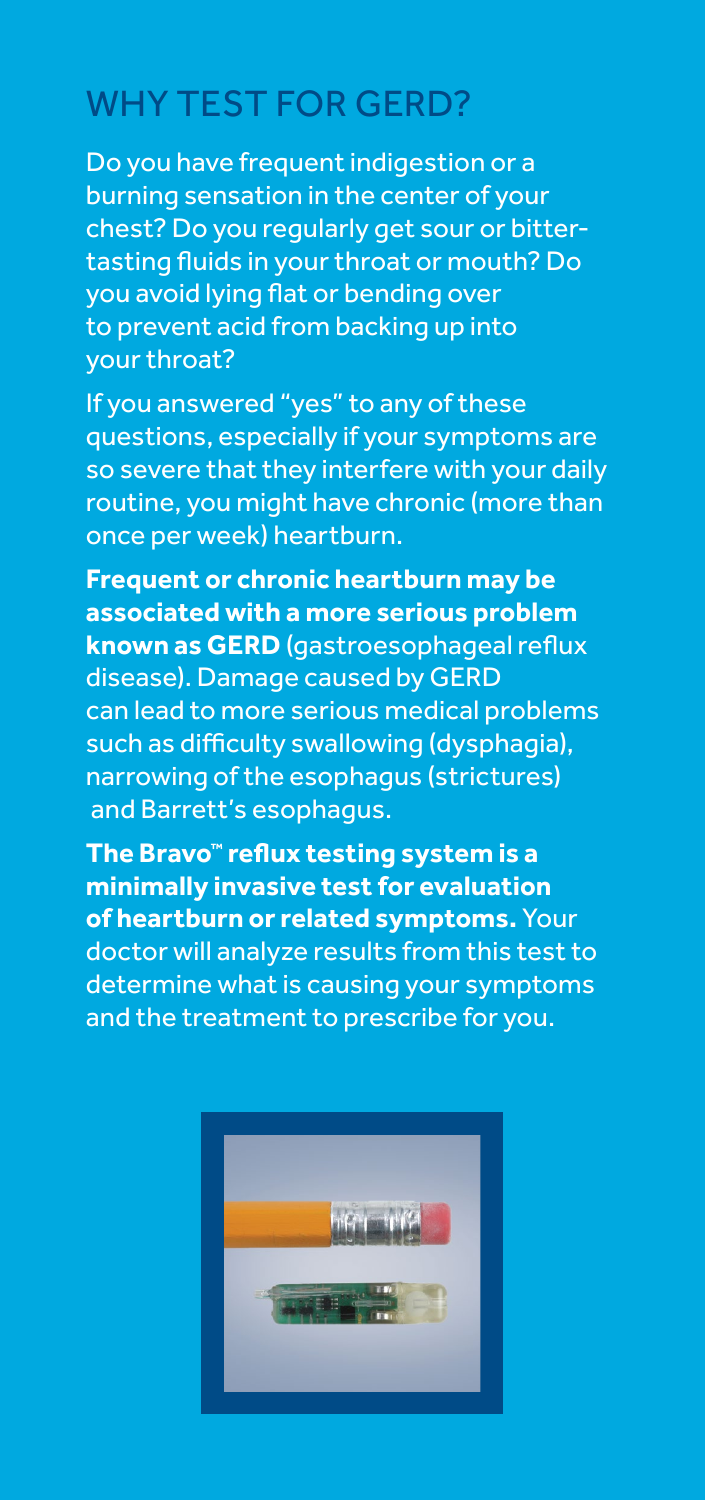# HOW IT WORKS

After administering a local anesthesia, your physician will place a **Bravo™ reflux capsule** into your esophagus using a delivery device. The test involves a **miniature pH capsule, approximately the size of a gel cap,** which is temporarily attached to the wall of your esophagus.

Throughout the test period, the Bravo™ reflux capsule will measure the pH in your esophagus and transmit this information to the **Bravo™ reflux recorder,** worn on your belt or waistband just like a mobile phone. Once the Bravo™ reflux capsule has been placed and you have been instructed how to use the Bravo™ reflux recorder, **you can leave your physician's office and go about your normal activities.**

Once the test has been completed, you will need to return the recorder according to your physician's office's instructions so that your test data can be downloaded for analysis. The information will be analyzed by your physician to diagnose your condition.

### Patient-friendly reflux testing

- ∙ Monitors symptoms during your regular activities
- ∙ Convenient, discreet design makes testing nearly invisible to the outside world

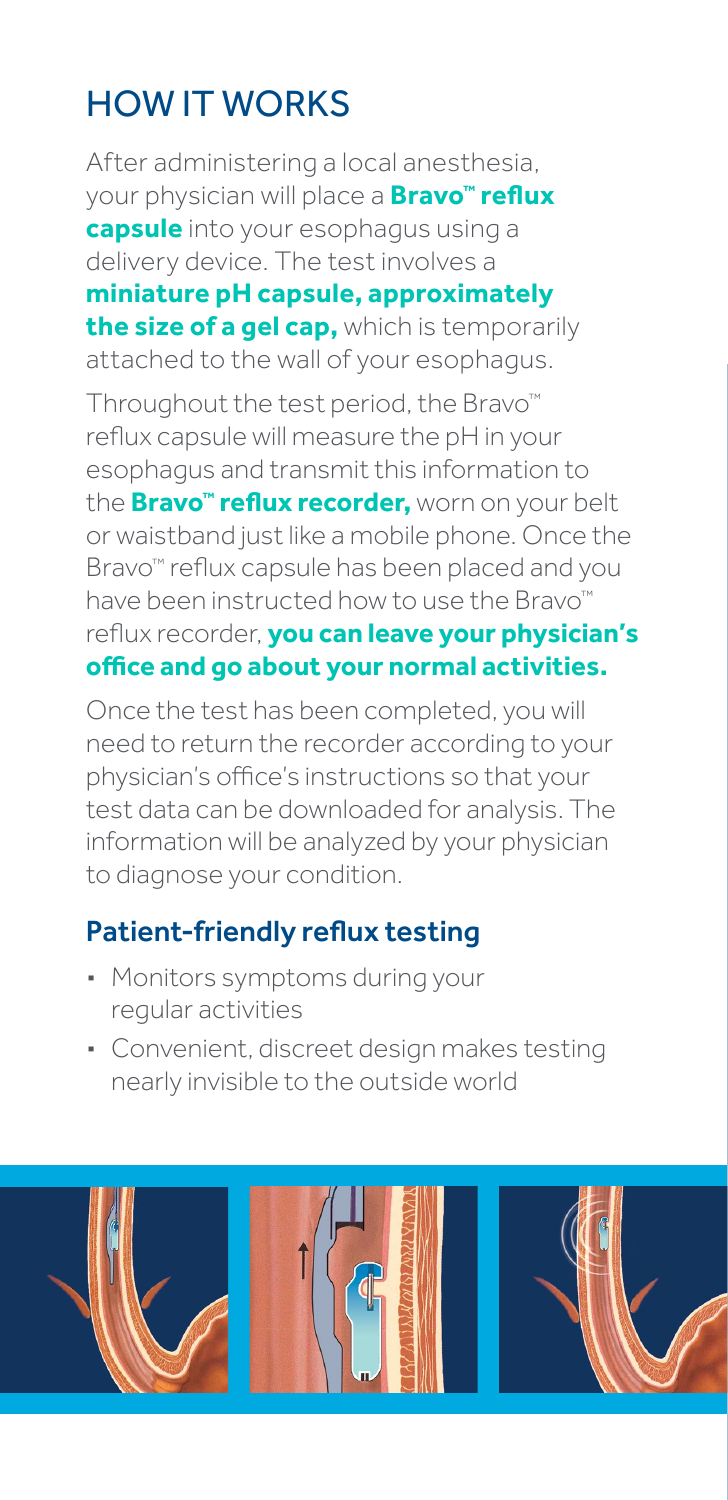

## WHAT TO EXPECT

The capsule takes only moments to place in the esophagus. Then, the test period lasts 48 to 96 hours, depending on what your physician requests. After placement, **the capsule communicates with the recorder wirelessly** (meaning no tube or wire remains in your nose or mouth).

Some patients say they have a vague sensation that "something" is in their esophagus. Some patients say they feel the capsule when they eat or when food passes the capsule. Should you experience this, chewing food carefully and drinking liquids may minimize this sensation.

Your physician's office will instruct you how to use the Bravo<sup>™</sup> reflux recorder and when and where to return the equipment. You will be given a diary to **write down the times when you have reflux symptoms** (coughing, heartburn, regurgitation), when you eat and when you lie down.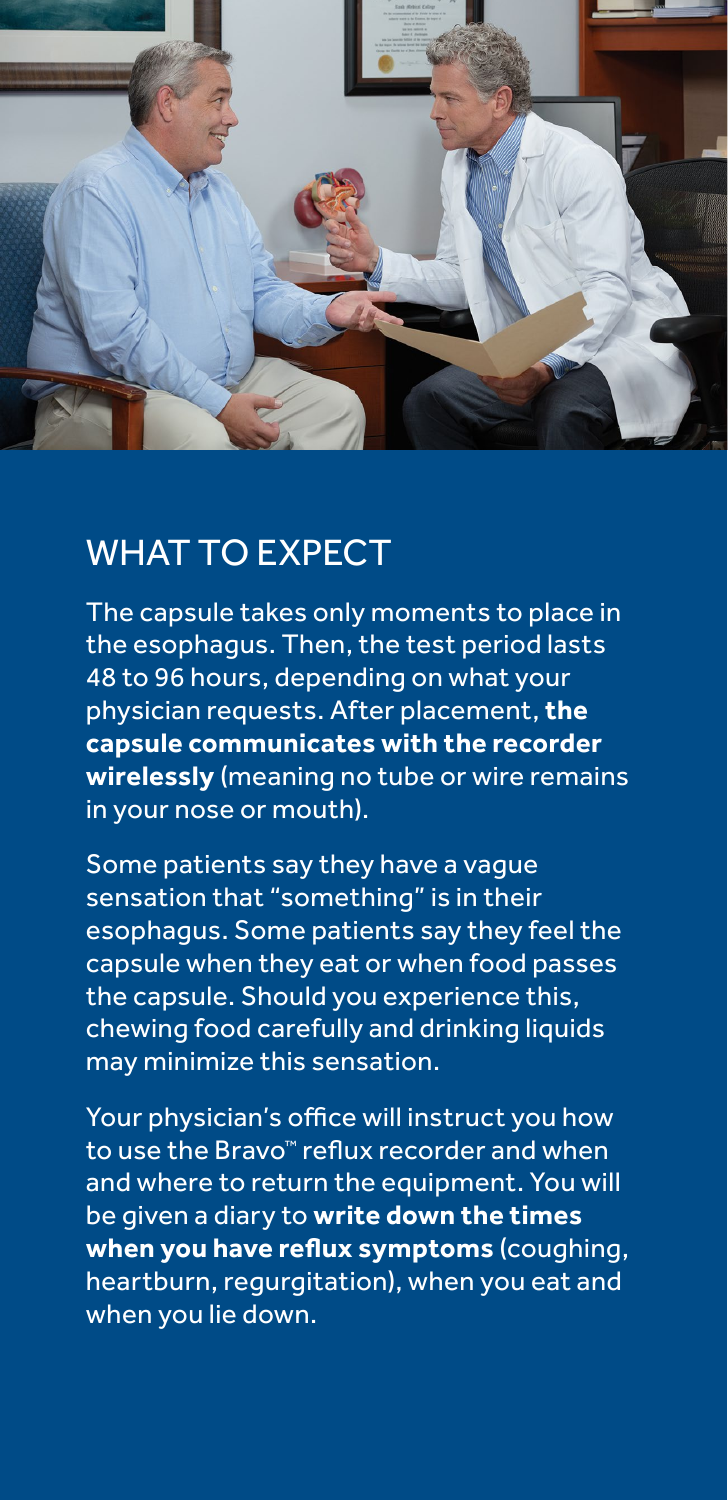## ANSWERS TO YOUR QUESTIONS

### What are the benefits of the Bravo™ reflux testing system?

The Bravo™ reflux testing system is wireless, making it convenient and discrete, so you are **free to move about** as long as you stay within three feet or approximately one meter of the recorder. You can bathe and get a restful night's sleep because you can place the recorder outside the shower or on your nightstand, and the test will not be interrupted.

This test also allows for evaluation of acid reflux and symptoms both on or off reflux medication, depending on your doctor's recommendation.

### Will the test restrict my diet and activities?

No. One of the added benefits of the Bravo™ reflux capsule is that it is so small that **you may eat normally and go about your daily routine.**

## What happens after the test?

After the test is complete, the disposable Bravo™ reflux capsule falls off the wall of your esophagus and **passes naturally with your bowel movement** through your digestive tract. The data captured on the Bravo™ reflux recorder during the procedure will be downloaded to a computer and your doctor will view the test results.

## Important Reminder

This brochure is intended to supplement the direction and explanations from your doctor regarding the ingestion of a Bravo™ reflux capsule. It does not replace your doctor's care, advice and specific instructions regarding the preparation for your procedure.